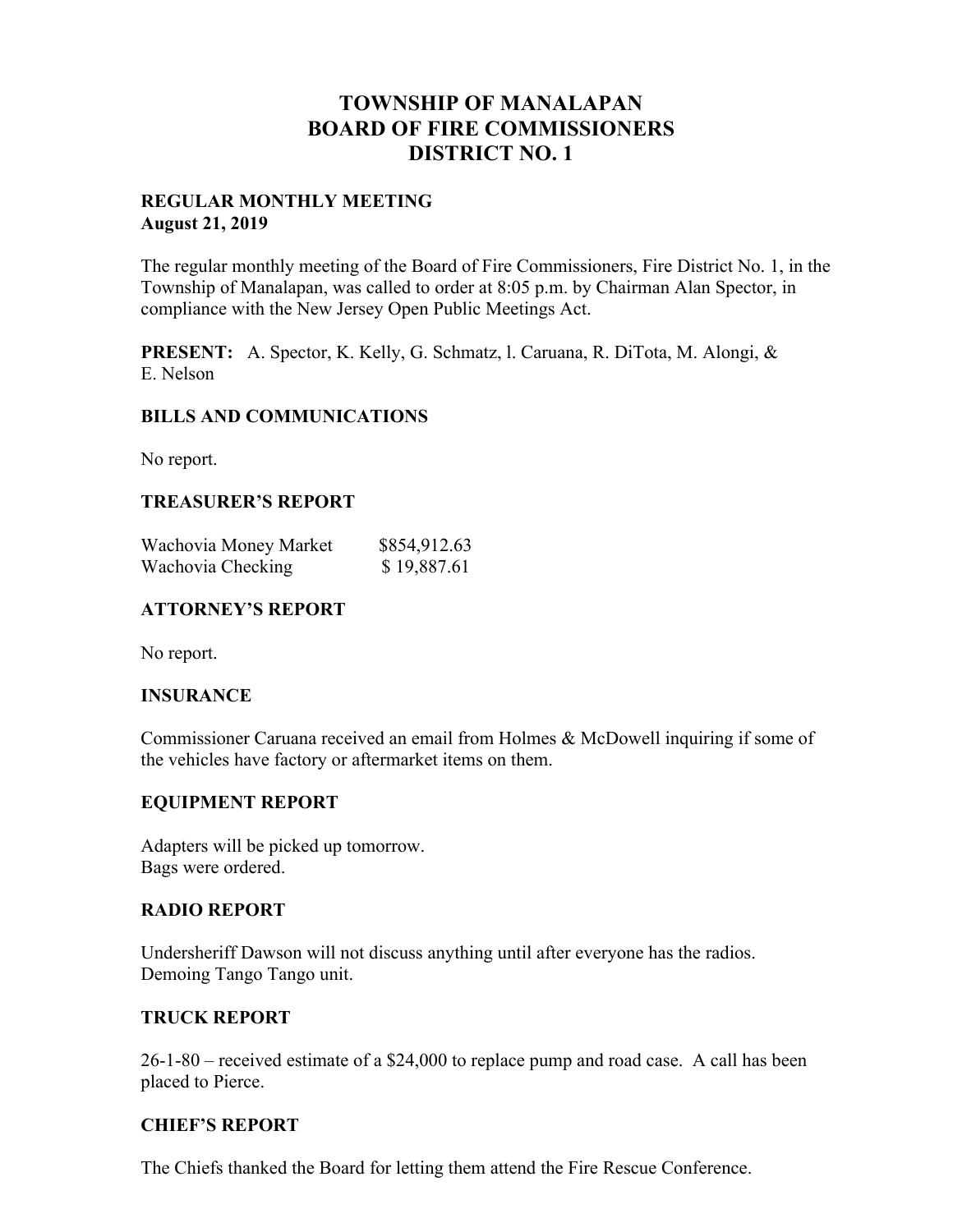There are only 4-5 members going to Nashville.

# **MEMBERSHIP REPORT**

No report.

# **ASSOCIATION REPORT**

No report.

# **TRUSTEES' REPORT**

No report.

# **OLD BUSINESS**

See attached.

#### **NEW BUSINESS**

Commissioner Kelly made a motion to pay all vouchers; this was seconded by Commissioner Caruana. All voted aye.

Commissioner Schmatz made a motion for \$425 to purchase simulators for the rehab/fire police truck; this was seconded by Commissioner Caruana. All voted aye.

Commissioner Spector made a motion for \$1,741.27 to Ken's Body Works to make repairs to 26-1-74; this was seconded by Commissioner Kelly. All voted aye.

Discussion held regarding purchasing inflatable boat and water rescue dry suits.

Meeting opened to the public at 8:38 p.m.

A motion was made by Commissioner Spector to adjourn; it was seconded by Commissioner Kelly and all voted aye.

Meeting adjourned at 8:40 p.m.

 Respectfully submitted, Kenneth Kelly, Clerk